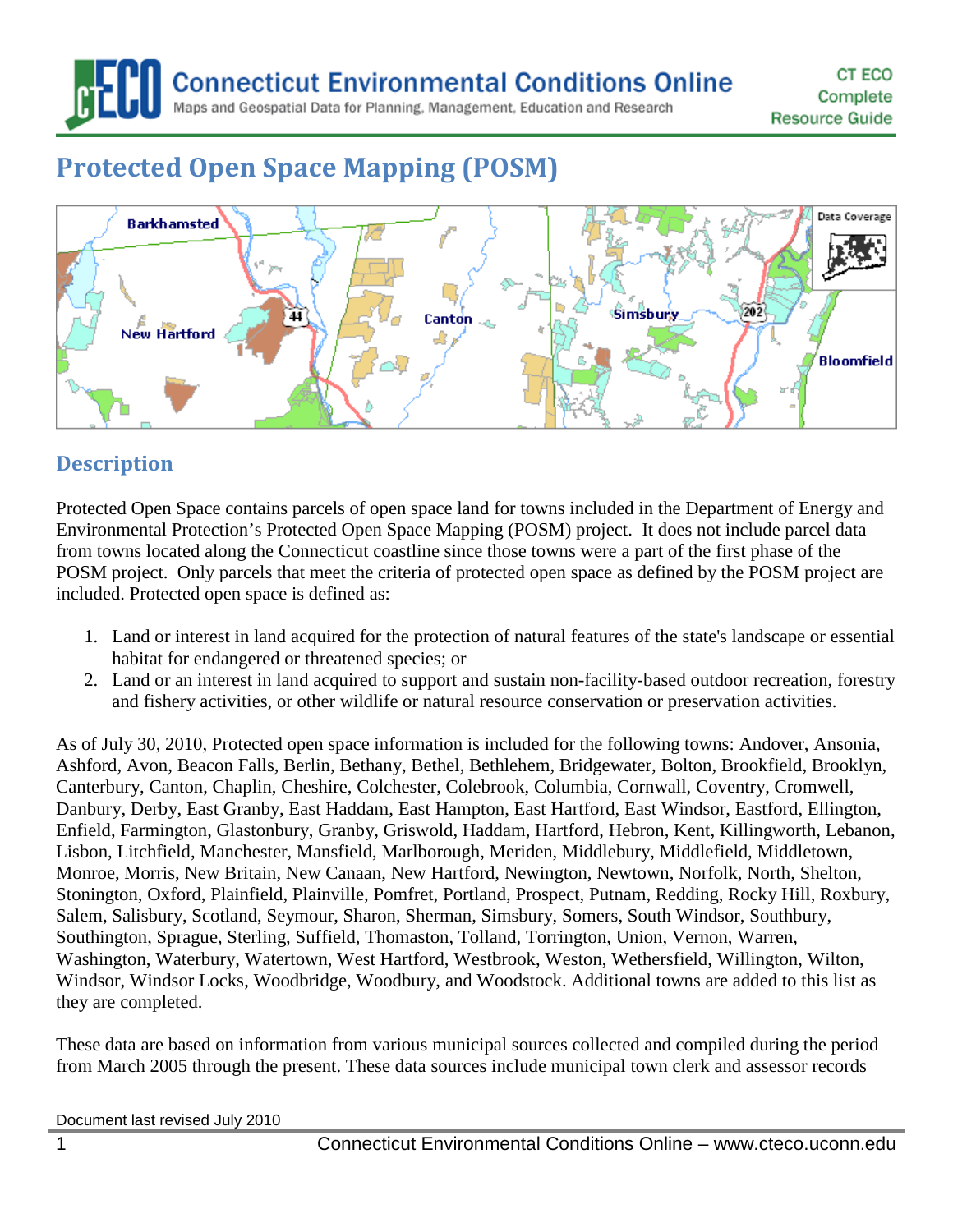(the assessor's database, hard copy maps and deeds) and existing digital parcel data. The information reflects conditions on the date DEEP conducted research at each city or town hall.

Detailed attribute information includes the assessor's map, block and lot numbers (the assessor's parcel identification numbering system), the official name of the parcel (such as the area, park or forest name), address and owner information, the deed volume and page numbers, survey information, open space type, the unique parcel ID number (Par\_ID), comments collected by researchers during city/town hall visits, and size of the parcel in acres.

## **Purpose**

Use the Protected Open Space data to view parcels included in the Department of Energy and Environmental Protection's Protected Open Space Mapping (POSM) Project. This project maps parcels of land that are considered to be open space as defined above. It only includes information for towns that have been completed in terms of research and record verification. It does not include the 37 coastal towns along Connecticut's shoreline, as these were compiled in a previous phase (Phase 1) of the POSM project. For more information about Phase 1, contact the Land Acquisition Division, DEEP, at 860-424-3016.

Protected Open Space can be used with other related cadastral or parcel level data, such as DEP property, state boat launches, and Connecticut parcels. It can also be used with a variety of environmental data to interpret environmental conditions within an open space area, such as wildlife habitat, endangered species areas, soils and wetlands, fisheries management areas, tidal wetlands, bedrock and surficial geology, etc.

These data were collected and compiled at various scales and users should be aware that there is no consistent accuracy or scale level. Use this information only as a general guide to parcel boundaries. These are not to be used for legal purposes.

# **Legend Description**

The legend is based on the Open Space Type attribute. Open Space Type is generally based on ownership and is one of the following: Federal, Land Trust, Municipal, Private or State.

| Symbol | Category          | Description                                                                                                                                                                                                       |
|--------|-------------------|-------------------------------------------------------------------------------------------------------------------------------------------------------------------------------------------------------------------|
|        | Federal           | Federally owned land. Examples include Army Corps of Engineers<br>property such as Mansfield Hollow or Thomaston Dam properties.                                                                                  |
|        | <b>Land Trust</b> | Parcels owned by a land trust. Land trusts are generally private, non-<br>profit entities that own land for preservation.                                                                                         |
|        | Municipal         | Municipally-owned parcels that include undeveloped open space parcels<br>and parcels that are less than 50% developed in terms of buildings and<br>facilities (ball fields, swimming pools, tennis courts, etc.). |
|        | Private           | Any privately owned lands (excluding land trusts) that are primarily<br>open space, such as fish and game clubs and camps.                                                                                        |
|        | <b>State</b>      | State owned property such as parks and forests, flood control areas, and<br>preserves. Primarily property owned by the Department of Energy and<br><b>Environmental Protection.</b>                               |

Document last revised July 2010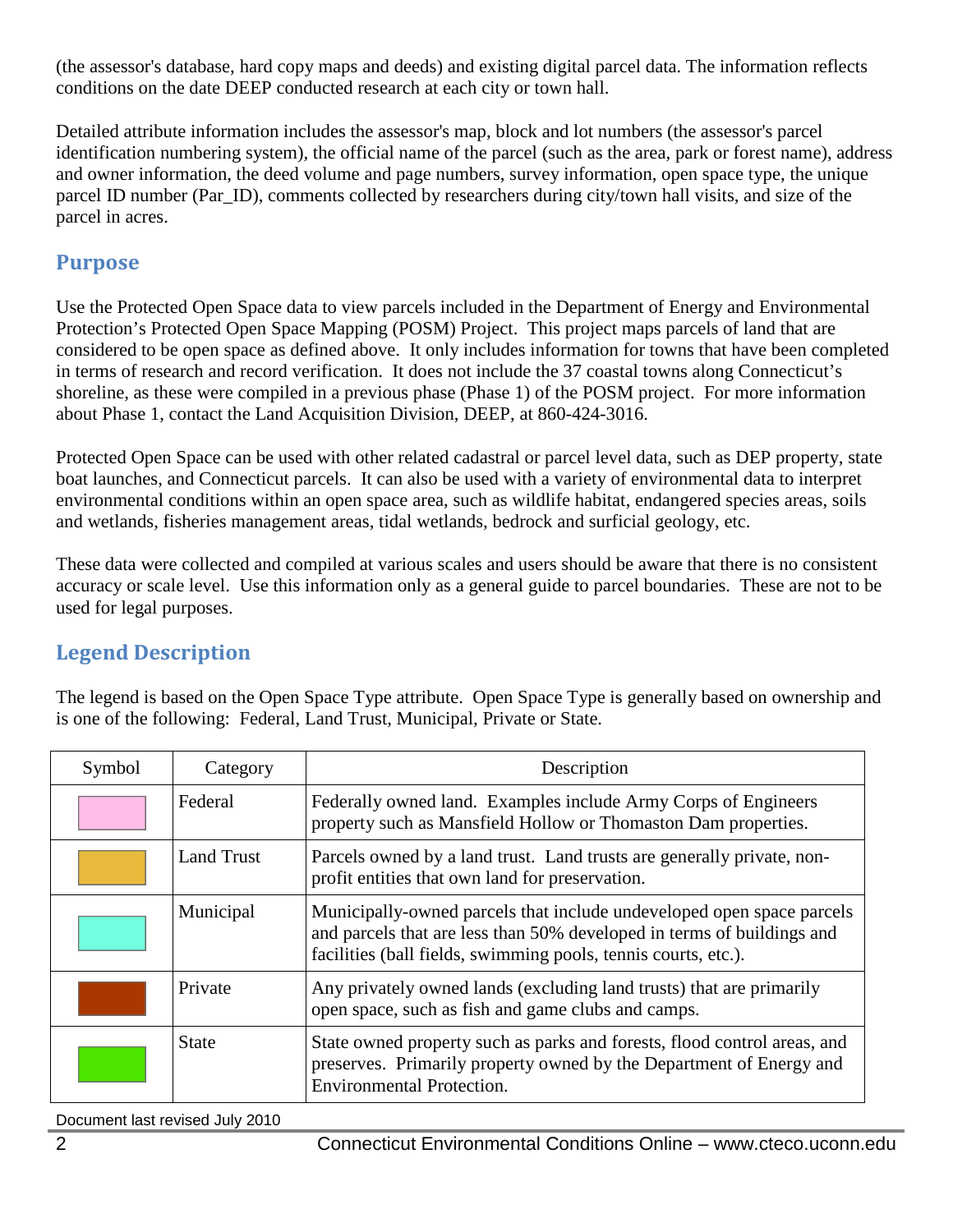## **Use Limitations**

This information is not complete or updated and includes only the towns that have been researched and completed under the POSM project. Research dates vary for each town. For more information regarding individual town data research and collection dates, contact the Department of Energy and Environmental Protection at 860-424-3016.

## **Related Information**

[Parcels for Protected Open Space Mapping \(POSM\)](http://cteco.uconn.edu/guides/resource/CT_ECO_Resource_Guide_Parcel.pdf) – CT ECO Complete Resource Guide [DEP Property](http://cteco.uconn.edu/guides/resource/CT_ECO_Resource_Guide_DEP_Property.pdf) – CT ECO Complete Resource Guide [1997 Municipal and Private Open Space](http://cteco.uconn.edu/guides/resource/CT_ECO_Resource_Guide_1997_Municipal_Private_Open_Space.pdf) – CT ECO Complete Resource Guide [Federal Open Space](http://cteco.uconn.edu/guides/resource/CT_ECO_Resource_Guide_Federal_Open_Space.pdf) – CT ECO Complete Resource Guide

## **Data Collection Date**

Specific collection and publication dates vary for each town. All data was collected between 2005 and 2009. Contact the DEEP for the specific date of data collection for a specific town.

#### **Status**

Data is added upon completion on a town by town basis.

### **Map Scale**

Data collection and compilation methods varied. There is no consistent source map scale. No specific scale is recommended. This data should not be used for legal boundary purposes.

#### **Contact**

For additional information, please contact the [Land Acquisition Division,](http://www.ct.gov/dep/cwp/view.asp?a=2706&q=323836&depNav_GID=1641) Department of Energy and Environmental Protection, 79 Elm Street, Hartford, CT 06106-5127, Phone: 860-424-3016, Fax: 860-418- 5906.

#### **Additional Documentation**

#### [Protected Open Space Mapping](http://www.cteco.uconn.edu/guides/protected_open_space.htm) – CT ECO Basic Data Guide

[GIS Metadata](http://www.cteco.uconn.edu/metadata/dep/document/PROTECTED_OPEN_SPACE_FGDC_Plus.htm) - Contains technical documentation describing the parcel polygon feature data, process steps, and standards used to collect, digitize, and store this information in a geographic information system (GIS). [GIS Attribute Metadata](http://www.cteco.uconn.edu/metadata/dep/document/PROTECTED_OPEN_SPACE_DAT_FGDC_Plus.htm) - Contains technical documentation describing the attributes in a related data table that describe the individual Protected Open Space polygon features.

## **Originators**

[Connecticut Department of Energy and Environmental Protection](http://ct.gov/deep)

Connecticut Municipalities that provided DEEP with protected open space and parcel data.

Document last revised July 2010